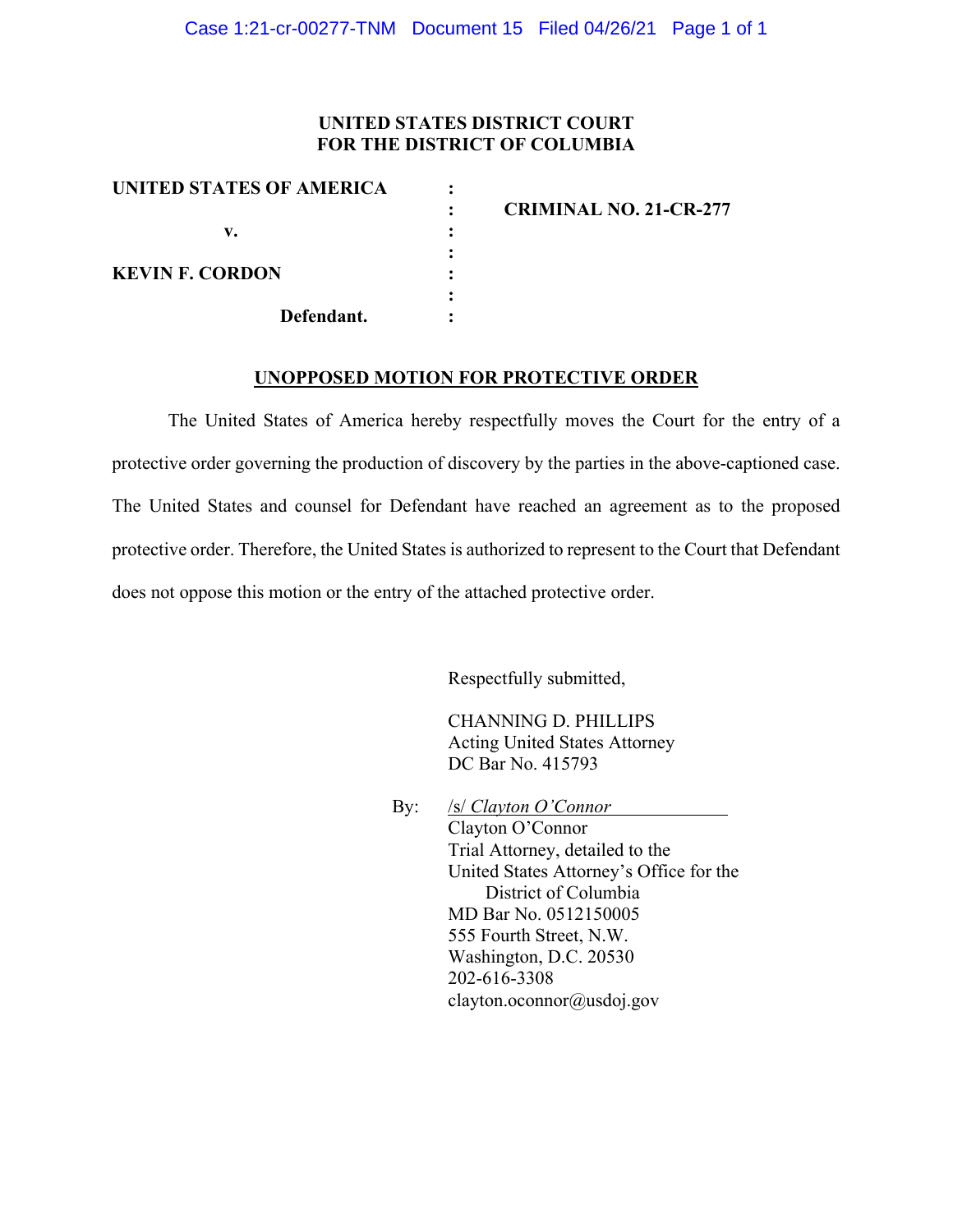### **UNITED STATES DISTRICT COURT FOR THE DISTRICT OF COLUMBIA**

| UNITED STATES OF AMERICA | <b>CRIMINAL NO. 21-CR-277</b> |
|--------------------------|-------------------------------|
| v.                       |                               |
|                          |                               |
| <b>KEVIN F. CORDON</b>   |                               |
|                          |                               |
| Defendant.               |                               |

### **PROTECTIVE ORDER GOVERNING DISCOVERY**

To expedite the flow of discovery material between the parties and adequately protect the

United States' legitimate interests, it is, pursuant to the Court's authority under Fed. R. Crim. P.

16(d)(1) and with the consent of the parties, ORDERED:

1. **Materials Subject to this Order.** This Order governs materials provided by the

United States at any stage of discovery during this case and which the United States has

identified as either "Sensitive" or "Highly Sensitive." Examples of materials that the United

States may designate as "Sensitive" or "Highly Sensitive" pursuant to this Order include but are

not limited to:

- a. Personal identity information as identified in Rule 49.1 of the Federal Rules of Criminal Procedure, as well as telephone numbers, email addresses, driver's license numbers, and similar unique identifying information;
- b. Information regarding the government's confidential sources;
- c. Information that may jeopardize witness security;
- d. Contact information for, photographs of, and private conversations with individuals that do not appear to be related to the criminal conduct in this case;
- e. Medical or mental health records;
- f. Sources and methods law-enforcement officials have used, and will continue to use, to investigate other criminal conduct related to the publicly filed charges;
- g. Surveillance camera footage from the U.S. Capitol Police's extensive system of cameras on U.S. Capitol grounds;<sup>1</sup>

 $1$  To be clear, this does not include footage from body worn cameras from other police departments that responded on January 6, 2021, the vast amount of which the United States will *not* designate as Sensitive or Highly Sensitive. (Body worn camera footage will be marked Sensitive or Highly Sensitive only if it contains material described in paragraph one above or for a similar reason not anticipated by this Order.)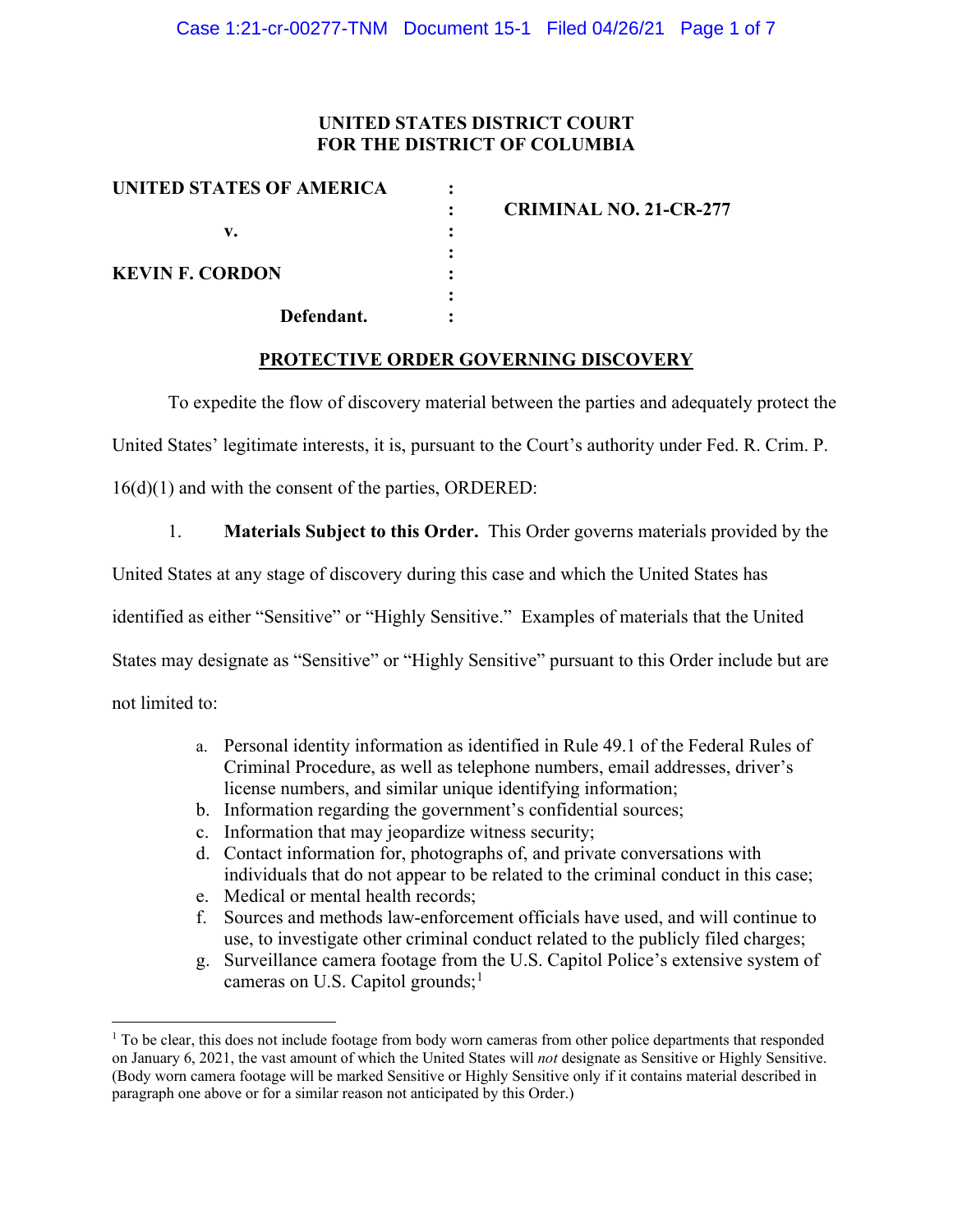- h. Repair estimates from the Architect of the Capitol;
- i. Materials designated as "security information" pursuant 2 U.S.C. §1979; and
- j. Tax returns or tax information.

This Order will not be used to designate materials as Sensitive or Highly Sensitive unless such designation is necessary for one of the reasons stated in this paragraph or for a similar reason not anticipated by this Order. The government agrees to make every effort to provide discovery in a manner that will allow for most discovery to be produced without such designations.

2. **Defendant.** Any reference to "Defendant" herein refers individually to each

defendant identified in the caption above.

3. **Legal Defense Team.** The "legal defense team" includes defense counsel

(defined as counsel of record in this case, including any post-conviction or appellate counsel)

and any attorneys, investigators, paralegals, support staff, and expert witnesses who are advising

or assisting defense counsel in connection with this case.

# 4. **Rules for the Handling of Sensitive and Highly Sensitive Materials.**

- a. **Limitations on Use.** Defendant and the legal defense team may use Sensitive and Highly Sensitive discovery materials solely in connection with the defense of this case and any other case connected to the events at the United States Capitol on January 6, 2021, including any post-conviction or appellate litigation, and for no other purpose, and in connection with no other proceeding, without further order of this Court.
- b. **Limitations on Dissemination.** No Sensitive or Highly Sensitive materials, or the information contained therein, may be disclosed to any persons other than Defendant, the legal defense team, or the person to whom the Sensitive or Highly Sensitive information solely and directly pertains or his/her counsel, without agreement of the United States or prior authorization from the Court.
- c. **Limitations on Reproduction.** Defendant, the legal defense team, and authorized persons shall not copy or reproduce the Sensitive or Highly Sensitive materials except in order to provide copies of the materials for use in connection with this case by Defendant, the legal defense team, the person to whom the Sensitive or Highly Sensitive information solely and directly pertains or his/her counsel, and other persons to whom the Court may authorize disclosure (collectively, "authorized persons").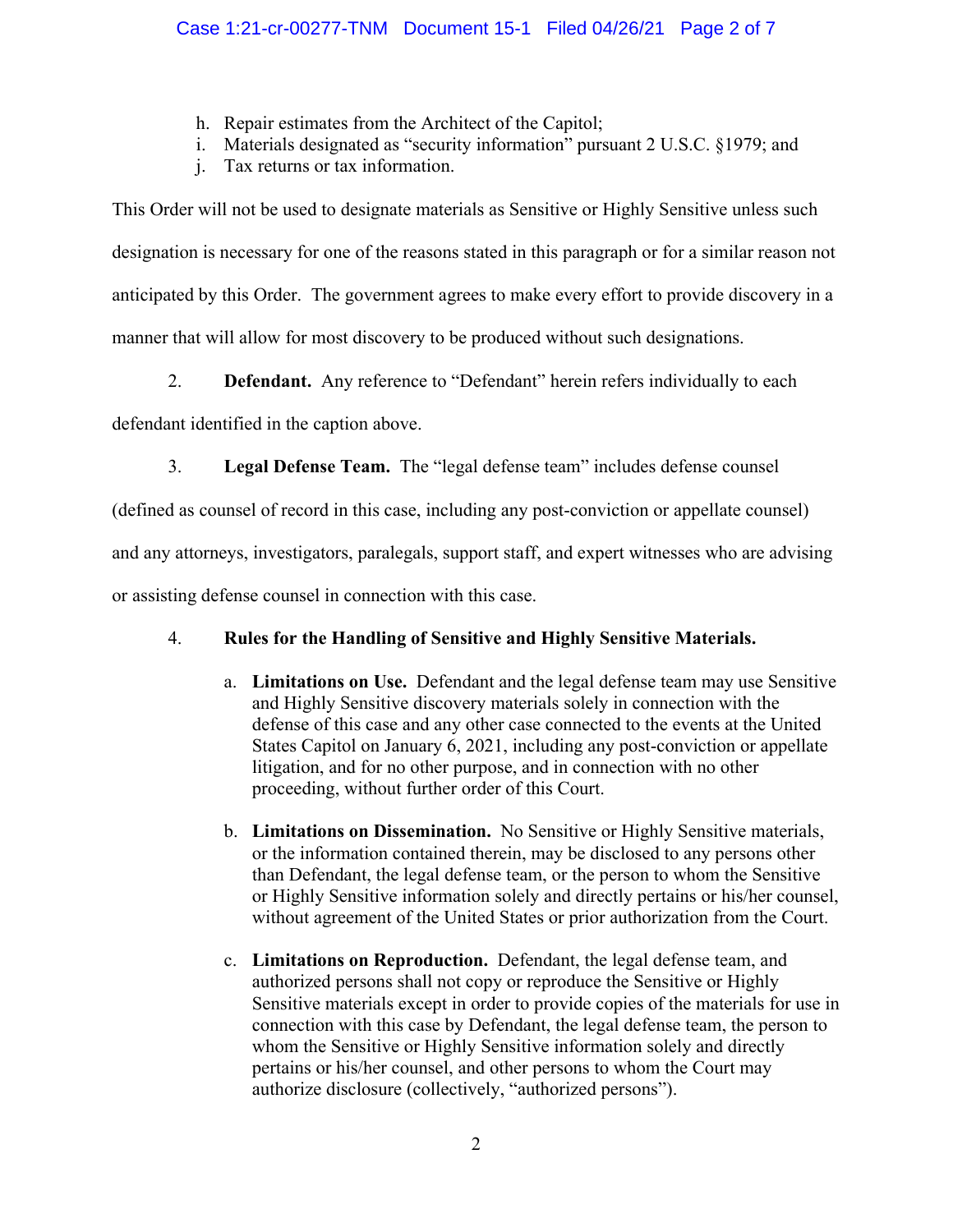If defense counsel provides Defendant access to Sensitive or Highly Sensitive materials, defense counsel must advise Defendant that Defendant may not record any personal identity information as identified in Rule 49.1 of the Federal Rules of Criminal Procedure or any telephone numbers, email addresses, driver's license numbers, and similar unique identifying information. By signing the attached affirmation, Defendant agrees not to do so.

Copies and reproductions, and any notes or records made in relation to the contents of the Sensitive and Highly Sensitive materials, are to be treated in the same manner as the original materials.

- d. **Court Filings.** Absent prior agreement by the parties or permission from the Court, no party shall disclose materials designated as Sensitive or Highly Sensitive in any public filing with the Court. Such materials shall be submitted under seal in accordance with Local Criminal Rule 49(f)(6). The Clerk of Court shall accept for filing under seal any filings made in compliance with that Rule and so marked by the parties pursuant to this Order.
- e. **Court Hearings.** The restrictions in this Order shall not limit either party in the use of the materials in judicial proceedings in this case. The procedures for use of designated Sensitive and Highly Sensitive materials during any hearing or the trial of this matter shall be determined by the parties and the Court in advance of the hearing or trial. No party shall disclose materials designated Sensitive or Highly Sensitive in open court without agreement by the parties that such materials may be disclosed in open court or prior authorization by the Court.

# 5. **Additional Rules for Handling of Sensitive Materials.** The following

additional terms apply to Sensitive materials:

a. **Storage.** Sensitive materials must be maintained in the custody and control of Defendant, the legal defense team, and authorized persons. This restriction shall not apply to the person to whom the Sensitive information solely and directly pertains or his/her attorney.

# 6. **Additional Rules for Handling of Highly Sensitive Materials.** The following

additional rules apply to Highly Sensitive materials:

a. **Additional Limitations on Dissemination.** Defense counsel may not provide a copy of Highly Sensitive materials to Defendant or permit Defendant to view such materials unsupervised by defense counsel or an attorney, investigator, paralegal, or support staff person employed by defense counsel.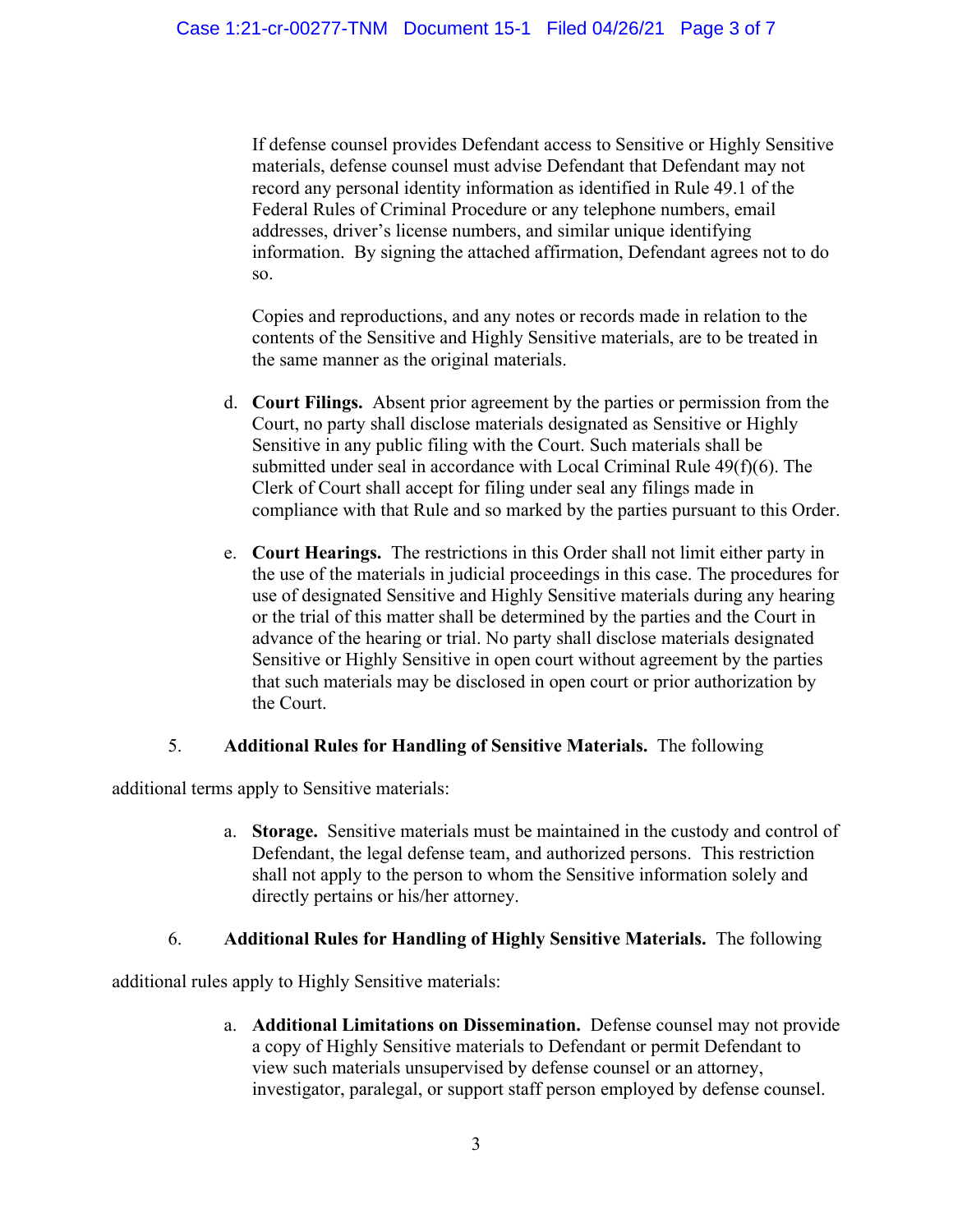The parties agree that defense counsel or an attorney, investigator, paralegal, or support staff person employed by defense counsel, may supervise Defendant by allowing access to Highly Sensitive materials through a cloudbased delivery system that permits Defendant to view the materials but does not permit Defendant the ability to download; provided that, prior to doing so, defense counsel first provides notice to the United States and allow the United States to file an objection with the Court if no agreement is reached.

- b. **Additional Limitations on Reproduction.** Counsel agrees that prior to showing materials to Defendant designated as Highly Sensitive, counsel or an attorney, investigator, paralegal, or support staff person employed by defense counsel will read Defendant the relevant parts of this Order, and remind Defendant of the consequences of violating the Order. If Defendant takes notes regarding Highly Sensitive materials, counsel or an attorney, investigator, paralegal, or support staff person employed by defense counsel must take reasonable steps to determine whether Defendant has copied any personal identity information as identified in Rule 49.1 of the Federal Rules of Criminal Procedure or any telephone numbers, email addresses, driver's license numbers, and similar unique identifying information.
- c. **Storage.** Highly Sensitive materials must be maintained in the custody and control of the legal defense team and authorized persons. This restriction shall not apply to the person to whom the Highly Sensitive information solely and directly pertains or his/her attorney.

7. **Viewing by Incarcerated Defendants.** If Defendant is in the custody of the

United States Marshals Service, defense counsel is authorized to provide a copy of discovery materials to the appropriate point of contact so that the defendant can view the discovery materials, subject to the terms of this Order.

8. **Disputes.** The parties shall make a good faith effort to resolve any dispute about a sensitivity designation before requesting the Court's intervention. The United States may agree to remove or reduce a sensitivity designation without further order of this Court. Whenever the redaction of specified information will resolve the basis for which a sensitivity designation was applied, the United States will agree to redaction, and such redaction will render the materials no longer subject to this Order. Any agreement to reduce or remove a sensitivity designation or to redact specific information shall be memorialized in writing.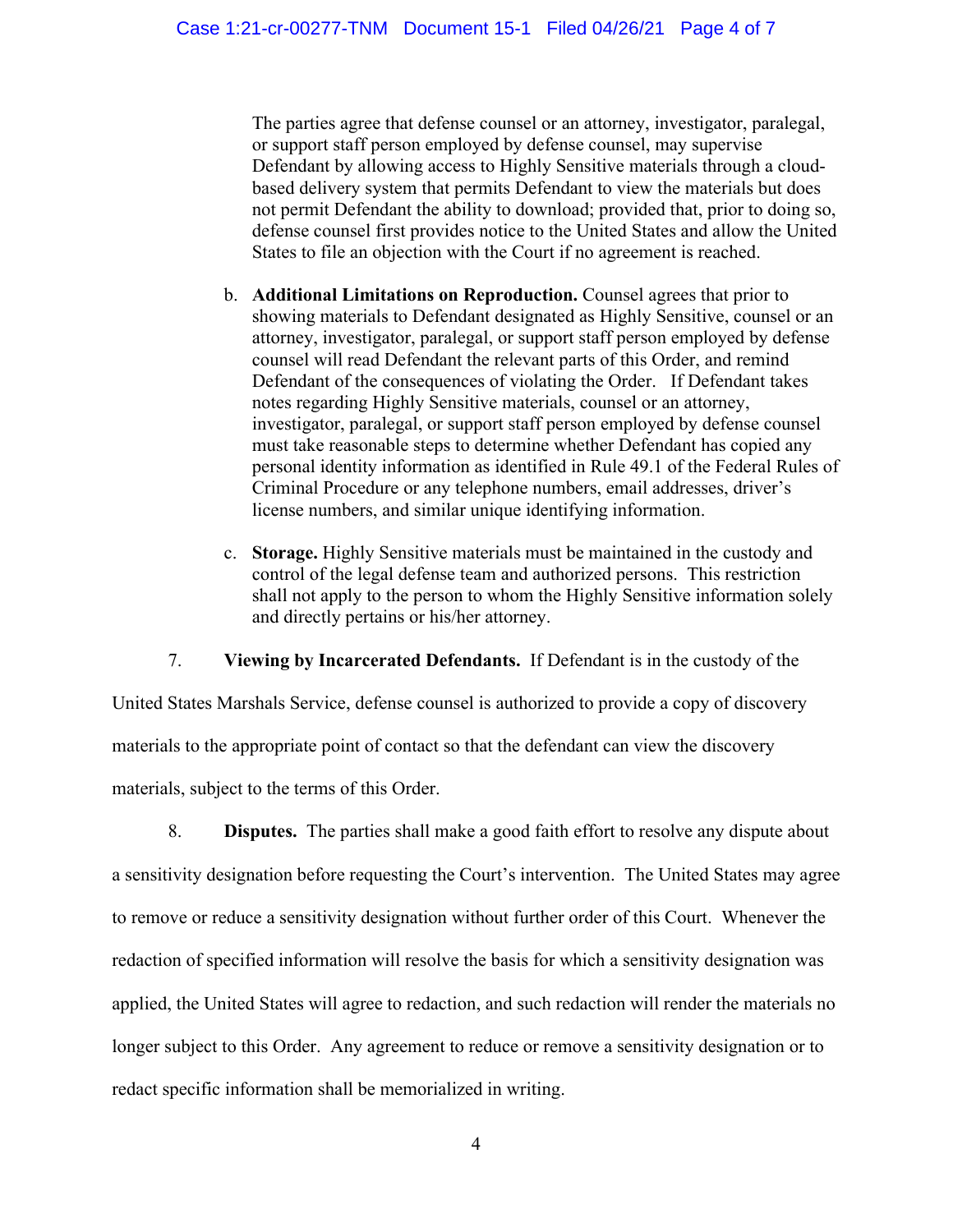#### Case 1:21-cr-00277-TNM Document 15-1 Filed 04/26/21 Page 5 of 7

9. **Modification Permitted.** Nothing in this Order shall prevent any party from seeking modification of this Order nor prevent the defense from contesting a sensitivity designation. The parties agree that the burden of demonstrating the need for a protective order remains with the government at all times.

10. **Failure not Waiver.** The failure by the United States to designate any materials as Sensitive or Highly Sensitive upon disclosure shall not constitute a waiver of the United States' ability to later designate the materials as Sensitive or Highly Sensitive but the government must separately identify and memorialize the changed status of those materials in writing.

11. **Automatic Exclusions from this Order.** This Order does not apply to materials that:

- a. Are, or later become, part of the public court record, including materials that have been received in evidence in this or other public trials or hearings;
- b. Were derived directly from Defendant or that pertain solely to Defendant. Examples of such materials include Defendant's own financial records, telephone records, digital device downloads, social media records, electronic communications, arrest records, and statements to law enforcement; <sup>2</sup> and
- c. Materials that the defense obtains by means other than discovery.
- 12. **Government's Discovery Obligations.** Nothing in this Order modifies the

United States' obligations at any stage of discovery in this case pursuant to Federal Rules of

Criminal Procedure 16 and 26.2, Local Criminal Rule 5.1, 18 U.S.C. § 3500 (the Jencks Act),

and the government's general obligation to produce exculpatory and impeachment information in

criminal cases.

 $2$  Discoverable materials that were derived directly from Defendant or that pertain solely to Defendant are exempt from this Order regardless of whether the United States has designated any such materials as "Sensitive" or "Highly Sensitive" because the same materials are being provided or made available to co-defendants or other persons charged in connection with the events at the United States Capitol on January 6, 2021.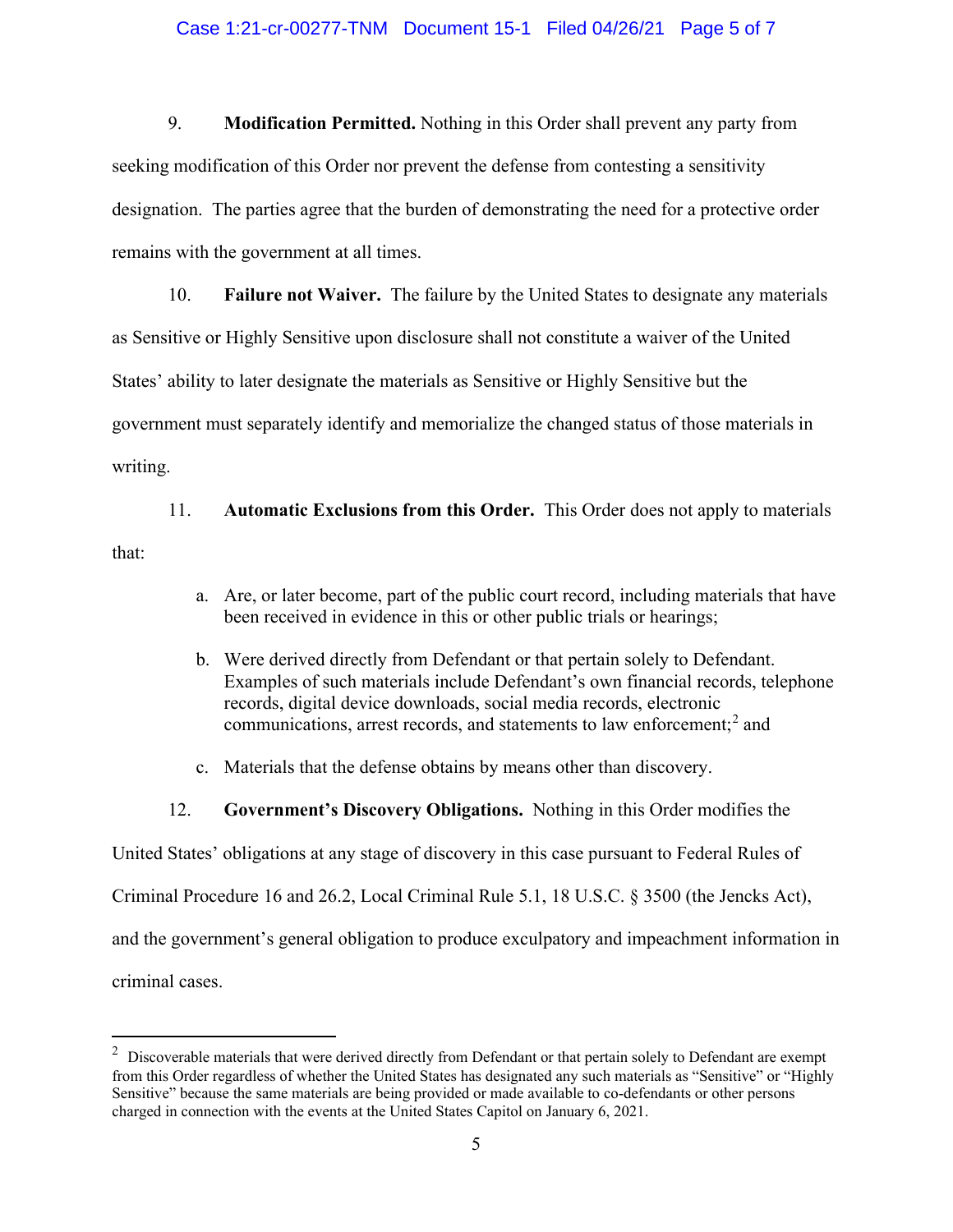#### Case 1:21-cr-00277-TNM Document 15-1 Filed 04/26/21 Page 6 of 7

13. **Defense Counsel's Obligations.** Defense counsel must provide a copy of this Order to, and review the terms of this Order with, members of the legal defense team, Defendant, and any other person, before providing them access to Sensitive or Highly Sensitive materials. Defense counsel must obtain a fully executed copy of Attachment A before providing Defendant access to Sensitive or Highly Sensitive materials, and must file a copy with the Court within one week of execution.

14. **No Ruling on Discoverability or Admissibility**. This Order does not constitute a ruling on the question of whether any particular material is properly discoverable or admissible and does not constitute any ruling on any potential objection to the discoverability or admissibility of any material.

15. **Duration.** The terms of this Order shall remain in effect after the conclusion of this case and the parties shall be bound by it unless otherwise ordered by the Court.

**SO ORDERED** this \_\_\_\_\_ day of \_\_\_\_\_\_\_\_\_\_, 2021.

HONORABLE TREVOR N. McFADDEN United States District Judge

\_\_\_\_\_\_\_\_\_\_\_\_\_\_\_\_\_\_\_\_\_\_\_\_\_\_\_\_\_\_\_\_\_\_\_\_\_